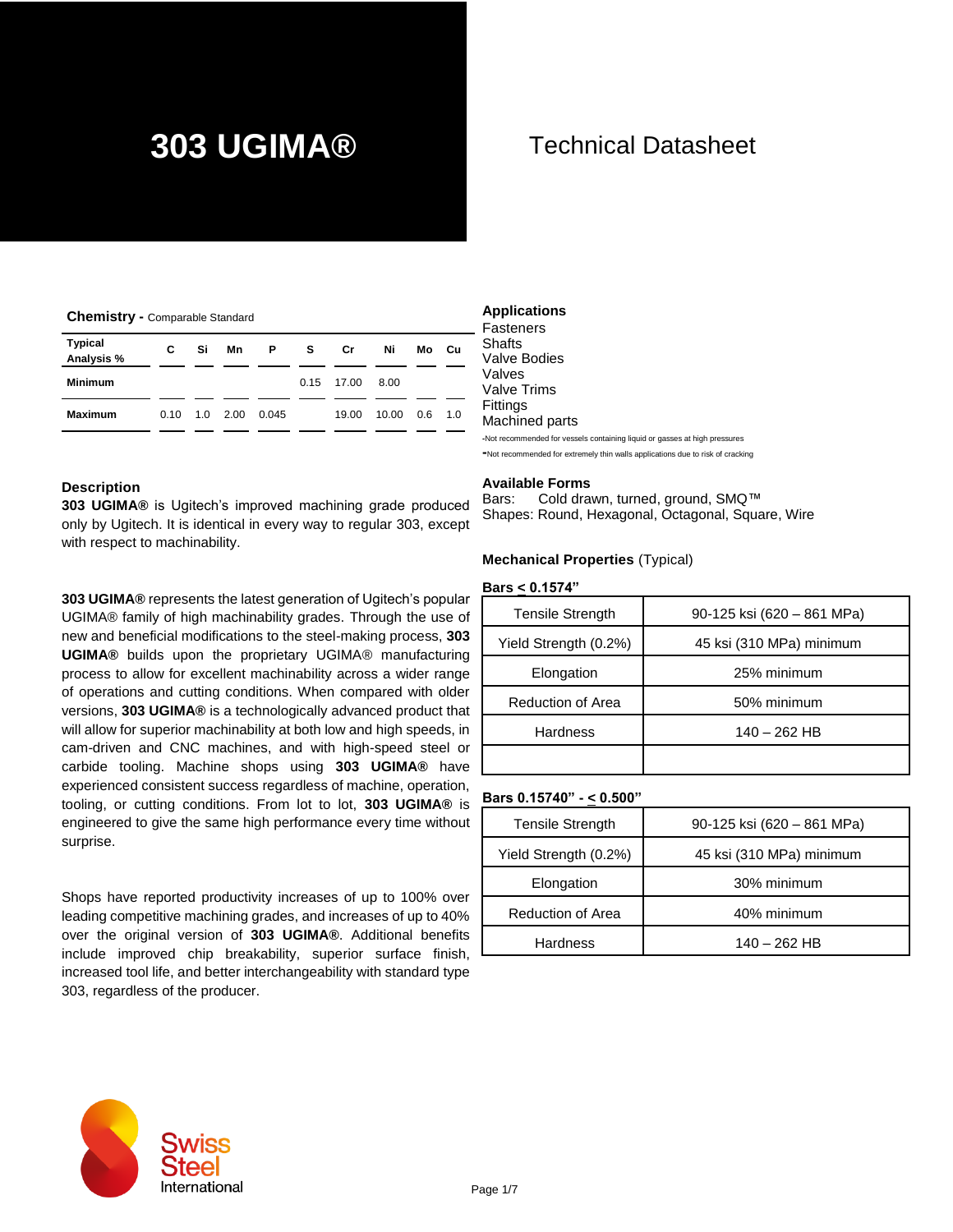#### **Bars 0.500" – < 0.750"**

| <b>Tensile Strength</b>  | 90-125 ksi (620 – 861 MPa) |
|--------------------------|----------------------------|
| Yield Strength (0.2%)    | 30 ksi (206 MPa) minimum   |
| Elongation               | 25% minimum                |
| <b>Reduction of Area</b> | 40% minimum                |
| <b>Hardness</b>          | $140 - 262$ HB             |

#### **Bars 0.750" - < 1" Cold Drawn Bars**

| <b>Tensile Strength</b> | 90-125 ksi (620 - 861 MPa) | А       |
|-------------------------|----------------------------|---------|
| Yield Strength (0.2%)   | 30 ksi (206 MPa) minimum   | U<br>F  |
| Elongation              | 35% minimum                | 1.<br>X |
| Reduction of Area       | 50% minimum                | S.      |
| <b>Hardness</b>         | $140 - 262$ HB             | Q<br>M  |

### **Magnetic and Electrical Properties** (Typical)

Magnetic Permeability

Non-magnetic in the full annealed condition. Permeability increases upon cold work such as drawing or machining.

Electrical Resistivity 29 μΩ - in (730 μΩ – mm) @ 68°F (20°C)

#### **Characteristics**

| AISI 303           | ASTM A484         |
|--------------------|-------------------|
| UNS 30300          | ASTM A581         |
| EN 10088-3         | ASTM A582         |
| 1.4305             | ASTM F899         |
| X8CrNiS18-8        | AMS 5640 Type 1   |
| SAE J405 No. 30303 | ASTM A314         |
| QQ-S-764B, Amend 2 | ASTM A320 Class 1 |
| MIL-S-862 (Chem)   |                   |
|                    |                   |

The table on the following page, in conjunction with the recommendations below, provides a useful guideline for initial set-up. To realize the optimal potential of **303 UGIMA®,** contact your **Swiss Steel USA** application engineer. A review of your current set-up will allow for specific recommendations adapted to **303 UGIMA®.** All stainless steels are not created equal. Unlock the potential of **303 UGIMA®** as your competitive advantage.

#### **Bars > 1"**

| <b>Tensile Strength</b>  | 75-125 ksi (517 – 861 MPa) |
|--------------------------|----------------------------|
| Yield Strength (0.2%)    | 30 ksi (206 MPa) minimum   |
| Elongation               | 35% minimum                |
| <b>Reduction of Area</b> | 50% minimum                |
| <b>Hardness</b>          | 140 - 223 HB               |

#### **Physical Properties** (Typical)

| Density                                                          | 0.285 lbs/in <sup>3</sup> $(7.9g/cm^3)$                                            |
|------------------------------------------------------------------|------------------------------------------------------------------------------------|
| <b>Modulus of Elasticity</b>                                     | 28.5 x 10 <sup>-6</sup> psi (515-655 MPA)                                          |
| <b>Thermal Conductivity</b><br>@ 68°F (20°C)                     | 8.8 Btu/ft/hr/°F (15.3 W/m/°C)                                                     |
| Mean Coefficient of<br>Linear Expansion: 68-<br>392°F (20-200°C) | $9.3 \times 10^{-6}$ in/in/°F<br>$(16.8 \times 10^{-6} \text{ cm/cm} / \text{°C})$ |



HSS Tooling **Coated Carbide Tools**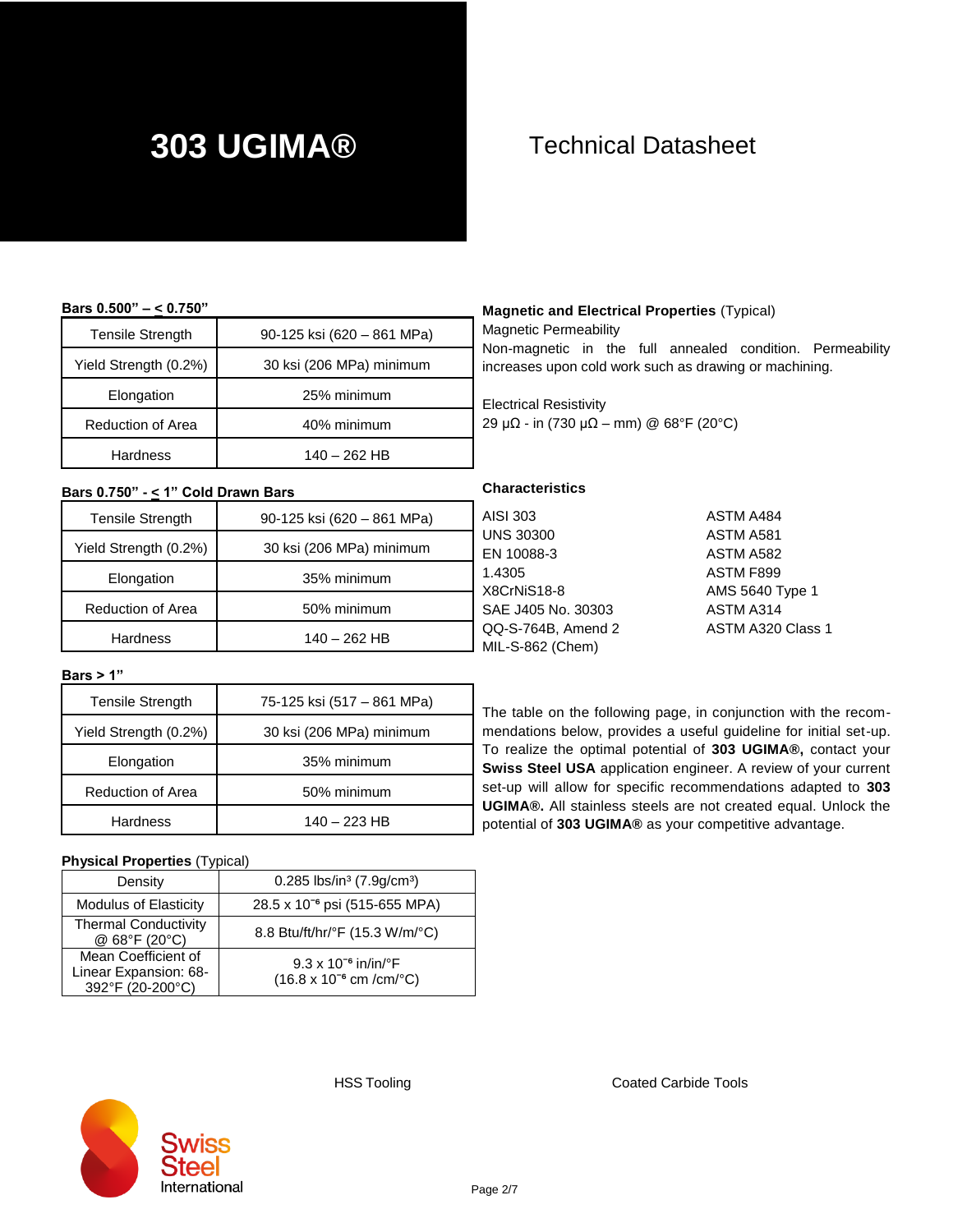| Machining<br>Operations | Metallurgical<br>Condition | Depth of cut<br>or width (in.) | Cutting<br>Speed SFPM | Feed (ipr)      | Type of Tool | Cutting<br><b>Speed SFPM</b> | Feed (ipr)      | Type of Tool   |
|-------------------------|----------------------------|--------------------------------|-----------------------|-----------------|--------------|------------------------------|-----------------|----------------|
| Turning                 | Cold Drawn                 | 0.04                           | 130-180               | 0.006-0.010     | M2-M3 (T15)  | 360-1400                     | 0.005-0.008     | C7             |
|                         |                            | 0.08                           | 110-160               | 0.007-0.012     |              | 325-1250                     | 0.006-0.010     | C6             |
|                         |                            | 0.12                           | 90-140                | $0.008 - 0.018$ |              | 260-1150                     | 0.006-0.012     | C <sub>6</sub> |
|                         | Annealed                   | 0.04                           | 140-190               | 0.006-0.010     |              | 425-1750                     | 0.005-0.008     | C <sub>7</sub> |
|                         |                            | 0.08                           | 120-170               | 0.007-0.012     |              | 325-1365                     | 0.006-0.010     | C6             |
|                         |                            | 0.12                           | 100-150               | $0.008 - 0.018$ |              | 520-1200                     | 0.006-0.012     | C <sub>6</sub> |
| Forming                 | Cold Drawn                 | 0.08                           | 120-160               | 0.003-0.005     | M2-M3 (T15)  | 255-500                      | 0.002-0.003     | C <sub>6</sub> |
| & Grooving              |                            | 0.25                           | 110-150               | 0.025-0.004     |              | 235-495                      | 0.003-0.004     | C <sub>6</sub> |
|                         |                            | 0.50                           | 100-140               | 0.002-0.004     |              | 235-465                      | 0.003-0.004     | C <sub>6</sub> |
|                         |                            | 1.00                           | 80-120                | 0.015-0.003     |              | 220-440                      | 0.002-0.003     | C <sub>6</sub> |
|                         |                            | 2.00                           | 60-100                | 0.015-0.003     |              | 220-410                      | 0.002-0.003     | C6             |
|                         | Annealed                   | 0.08                           | 130-170               | 0.003-0.005     |              | 270-595                      | 0.003-0.004     | C <sub>6</sub> |
|                         |                            | 0.25                           | 120-160               | 0.0025-0.004    |              | 255-560                      | 0.003-0.004     | C <sub>6</sub> |
|                         |                            | 0.50                           | 110-160               | 0.002-0.004     |              | 255-510                      | 0.003-0.004     | C <sub>6</sub> |
|                         |                            | 1.00                           | 90-130                | 0.0015-0.003    |              | 255-460                      | 0.002-0.003     | C <sub>6</sub> |
|                         |                            | 2.00                           | 70-110                | 0.0015-0.003    |              | 220-425                      | 0.002-0.003     | C <sub>6</sub> |
| Shaking                 | Cold Drawn                 | 0.08                           | 130-160               | 0.003-0.005     | M2-M3 (T15)  | 245-500                      | 0.002-0.003     | C <sub>6</sub> |
| & Skiving               |                            | 0.25                           | 120-150               | 0.0025-0.004    |              | 230-495                      | $0.002 - 0.003$ | C <sub>6</sub> |
|                         |                            | 0.50                           | 110-150               | 0.002-0.004     |              | 230-465                      | 0.002-0.003     | C <sub>6</sub> |
|                         |                            | 1.00                           | 90-120                | 0.0015-0.003    |              | 210-440                      | $0.002 - 0.003$ | C6             |
|                         |                            | 2.00                           | 80-110                | 0.0015-0.003    |              | 195-410                      | 0.002-0.003     | C <sub>6</sub> |
|                         | Annealed                   | 0.08                           | 140-170               | 0.003-0.005     |              | 260-595                      | 0.002-0.003     | C <sub>6</sub> |
|                         |                            | 0.25                           | 130-160               | 0.0025-0.004    |              | 245-560                      | $0.002 - 0.003$ | C6             |
|                         |                            | 0.50                           | 120-160               | 0.002-0.004     |              | 245-510                      | 0.002-0.003     | C <sub>6</sub> |
|                         |                            | 1.00                           | 100-130               | 0.0015-0.003    |              | 230-460                      | 0.002-0.003     | C <sub>6</sub> |
|                         |                            | 2.00                           | 90-120                | 0.0015-0.003    |              | 210-425                      | 0.002-0.003     | C6             |
| Cut-Off or              | Cold Drawn                 | 0.04                           | 110-140               | 0.002-0.004     | M41 (T15)    | 245-650                      | 0.002-0.003     | C <sub>6</sub> |
| Part-Off                |                            | 0.08                           | 100-130               | 0.002-0.003     |              | 195-595                      | 0.002-0.003     | C <sub>6</sub> |
|                         |                            | 0.12                           | 90-120                | $0.002 - 0.003$ |              | 180-420                      | $0.002 - 0.003$ | C6             |
|                         | Annealed                   | 0.04                           | 120-150               | 0.002-0.003     |              | 275-700                      | 0.002-0.003 C6  |                |
|                         |                            | 0.12                           | 110-140               | 0.002-0.003     |              | 245-670                      | $0.002 - 0.003$ | C <sub>6</sub> |
|                         |                            | 0.25                           | 100-130               | 0.002-0.004     |              | 210-595                      | 0.003-0.004 C6  |                |

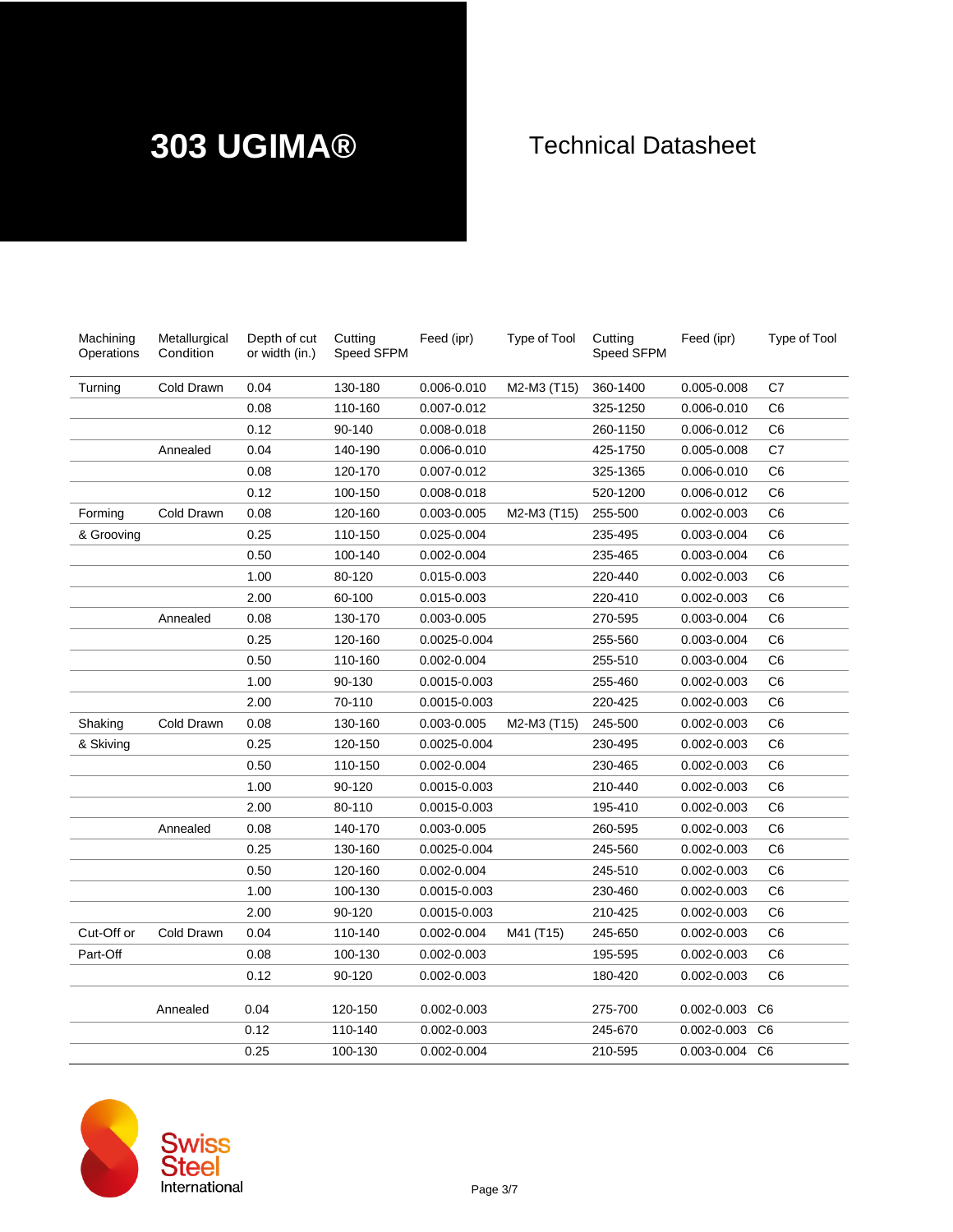|                     |               |                | <b>HSS Tooling</b> |                 |                                   |            | <b>Coated Carbide Tools</b> |                                                  |
|---------------------|---------------|----------------|--------------------|-----------------|-----------------------------------|------------|-----------------------------|--------------------------------------------------|
| Machining           | Metallurgical | Depth of cut   | Cutting            | Feed (ipr)      | Type of Tool                      | Cutting    | Feed (ipr)                  | Type of Tool                                     |
| Operations          | Condition     | or width (in.) | Speed SFPM         |                 |                                   | Speed SFPM |                             |                                                  |
| Drilling            | All           | 0.063          | 45-90              | $0.001 - 0.003$ | M <sub>2</sub>                    | 160-480    | 0.0005-0.002                | C5-C6 or                                         |
|                     |               | 0.125          | 60-95              | 0.003-0.011     |                                   | 185-540    | $0.002 - 0.004$             | $C1-C2$                                          |
|                     |               | 0.250          | 60-105             | 0.005-0.013     |                                   | 210-630    | $0.002 - 0.005$             | <b>TiN Coated</b>                                |
|                     |               | 0.500          | 65-130             | 0.007-0.015     |                                   | 240-710    | 0.004-0.006                 |                                                  |
|                     |               | 0.750          | 75-140             | $0.011 - 0.013$ |                                   | 270-760    | 0.006-0.009                 |                                                  |
| Insert Drilling All |               | $0.50 - 0.75$  |                    |                 |                                   | 150-550    | 0.0015-0.004                | C7                                               |
|                     |               | $0.75 - 1.00$  |                    |                 |                                   | 250-700    | 0.004-0.005                 | C <sub>6</sub>                                   |
|                     |               | 1.00-2.50      |                    |                 |                                   | 300-750    | $0.002 - 0.006$             | C5                                               |
| Reaming             | All           | 0.062          | 45-90              | $0.002 - 0.004$ | M <sub>2</sub> (M <sub>42</sub> ) | 160-480    | $0.002 - 0.004$             | C <sub>5</sub> -C <sub>6</sub> or C <sub>3</sub> |
|                     |               | 0.125          | 60-95              | 0.004-0.008     |                                   | 185-540    | 0.004-0.008                 | <b>TiN Coated</b>                                |
|                     |               | 0.250          | 60-105             | $0.007 - 0.016$ |                                   | 210-630    | $0.007 - 0.016$             |                                                  |
|                     |               | 0.500          | 65-130             | 0.015-0.025     |                                   | 240-710    | 0.015-0.025                 |                                                  |
|                     |               | 0.750          | 70-140             | 0.015-0.030     |                                   | 270-760    | 0.015-0.030                 |                                                  |
|                     |               | 1.000          | 80-140             | $0.020 - 0.030$ |                                   | 280-760    | $0.020 - 0.030$             |                                                  |
| Tapping             | All           | All            | $35 - 55$          |                 | M2-M7 TiN Coated                  |            |                             |                                                  |
|                     |               |                |                    |                 |                                   |            |                             |                                                  |

### **Heat Treatment**

The heat treatment (annealing) that gives **303 UGIMA®** its optimum properties includes heating in the range of 1850°F - 2000°F (1010°C - 1095°C), followed by rapid cooling with forced air or water quenching

#### **Forging (Hot Working)**

**303 UGIMA®** is not a forging grade. However, if forging is required, the following conditions are recommended: Heat in range of 2200°F - 2370°F (1180°C - 1280°C) Minimum forge temperature 1900°F (1040°C)

#### **Hardenability (Cold Working)**

Not hardenable by heat treatment. Strength and hardness increases upon cold work such as drawing and forming.

#### **Corrosion Resistance**

The corrosion resistance of a stainless steel depends on many factors related to the composition of the corrosive environment, pH, temperature, velocity, agitation, crevices, deposits, dissimilar metal contact, metallurgical condition, as well as the preparation of the surface. The table here is for comparative purposes only and illustrates the performance in different environments. Consult your **Swiss Steel USA** metallurgist to discuss your application.

Optimum corrosion resistance requires that parts be smooth and free from surface contamination such as cutting fluid and foreign particles. Under these conditions, part will be passive in air. Due to complexity and cost, passivation of **303 UGIMA®** should be avoided. However, if passivation is required, the following treatment is recommended: solution 20-50% nitric acid. Alkaline degreasing / surface neutralization with sodium hydroxide. Treatment: Immerse for 25-40 minutes followed by thorough rinsing to remove all residual solution.

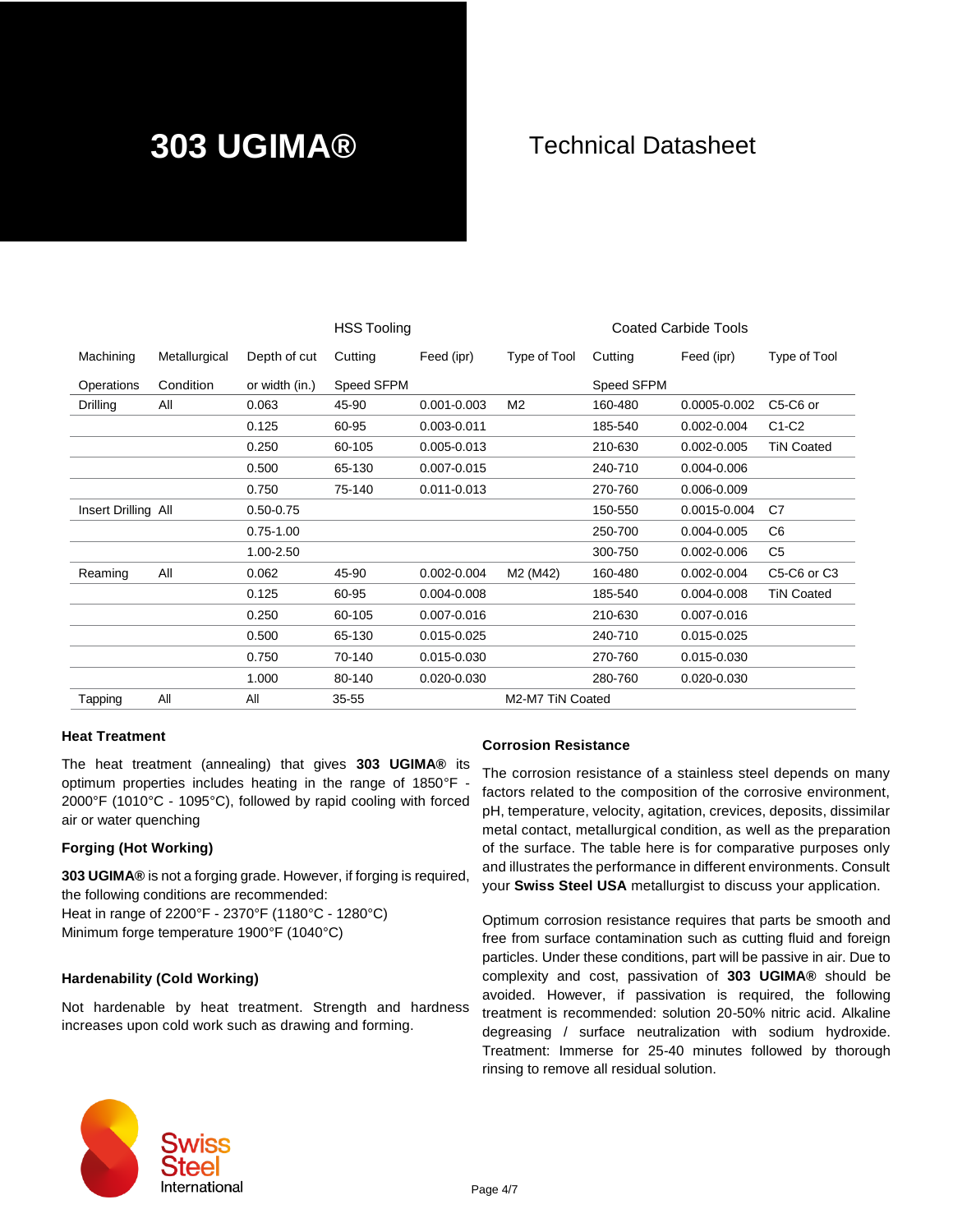| <b>Environment</b> | <b>Behavior</b>              |  |  |  |
|--------------------|------------------------------|--|--|--|
| Nitric Acid        | $\bullet\bullet\bullet\circ$ |  |  |  |
| Humidity           | $\bullet\bullet\bullet\circ$ |  |  |  |
| Phosphoric Acid    | $\bullet\bullet\circ\circ$   |  |  |  |
| NaCI (Saline Mist) | $\bullet\bullet\circ\circ$   |  |  |  |
| Sulfuric Acid      | $\bullet\bullet\circ\circ$   |  |  |  |
| Seawater           | $\bullet$ 000                |  |  |  |
| Acetic Acid        | DOOO                         |  |  |  |
| Petroleum          | OOOO Restricted              |  |  |  |

It is important to note, maintaining corrosion resistance at weld zones will require cleaning and passivation.

#### **Machinability**

The key to **303 UGIMA®** lies in the production process, which combines the proprietary **UGIMA®** technology with new and beneficial modifications to the steel-making process. This combination allows for superior machinability across a wider range of operations and cutting conditions. A special steel making practice eliminates the hard and abrasive inclusions that reduce machinability. The **UGIMA®** technology replaces the hard and abrasive oxide phases with highly specific inclusions that actually benefit machinability. The inclusions are soft and malleable at machining temperatures due to their lower melting points, and coat the cutting tools with a "solid" lubrication to reduce friction and heat. The **UGIMA®** manufacturing process, in combination with the advanced steel-making practices that distinguish the **303 UGIMA®** grade, ultimately result in better tool life, improved surface finish, and excellent chip control regardless of your machine, operation, tooling, or cutting conditions. Bottom line oriented shops recognize that **303 UGIMA®** does not machine like other type 303 products.

The table values are initial suggestions and can vary depending on machine and cutting conditions.

The use of coated tools increases the tool life by 20 % to 50 % using the same cutting parameters, or it increases the cutting conditions (speed) by 10 % to 15 % using the same tool wear.

Tooling grades in parenthesis denotes alternate tool material choice.

Drill speeds were developed using 118 ° including angle drills. Increase speeds 10 - 20 % with the use of 140 ° angle drills.

Drill cutting conditions are valid for hole depths up to 4 times diameter.

Machining speeds and feeds apply to highly rigid equipment. Reductions may be necessary on cross slide operations or less rigid equipment.

When using C1, C2 or C3 carbides, reduce speeds by 25 - 40%.

**303 UGIMA®** is not recommended for thin wall applications due to potential cracking.

The machining data presented within all tables and graphs represent typical working ranges based on field and laboratory research. Results will vary based on parts to be produced, equipment and tooling utilized, personnel operating the equipment and customer please contact **Swiss Steel USA** Technical Support at the Corporate Office: +1 800 323 1233.

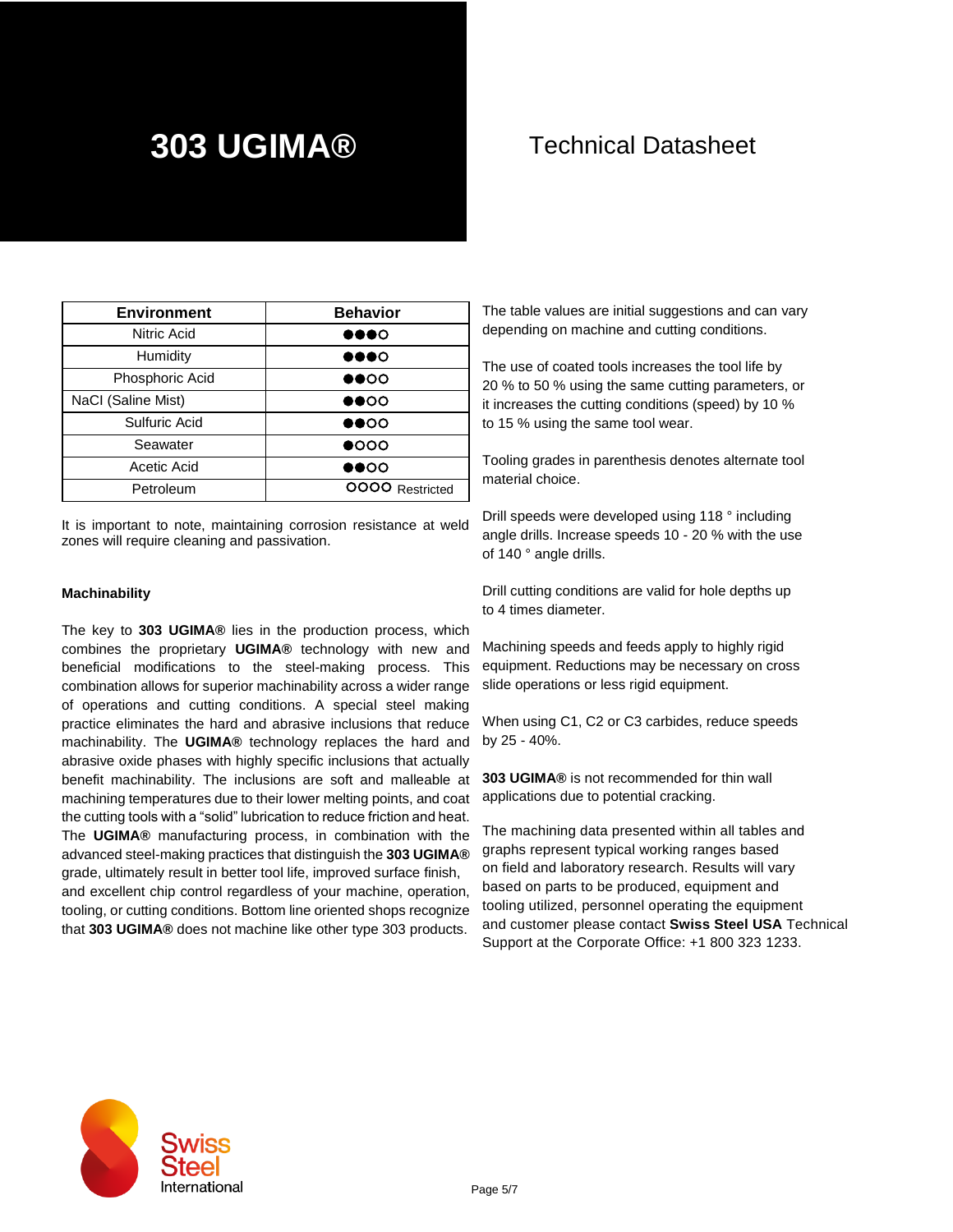#### **Welding**

As with any sulfur bearing austenitic stainless steel, the welding of **303 UGIMA®** should be avoided since the high sulfur content can result in hot cracking. This is particularly true for welding processes where no filler metal is used (except for friction welding). If welding is required, AWS E312/ ER312 is recommended as filler metal. It should be noted that perfect welds are very difficult to obtain, especially in Heat Affected Zones (HAZ) where hot cracking is difficult to avoid. No heat treatment is necessary after welding**.**

#### **General Note**

All statements regarding the properties or utilization of the materials or products mentioned are for the purpose of description only. Guarantees regarding the existence of certain properties or a certain utilization are only valid if agreed upon in writing.